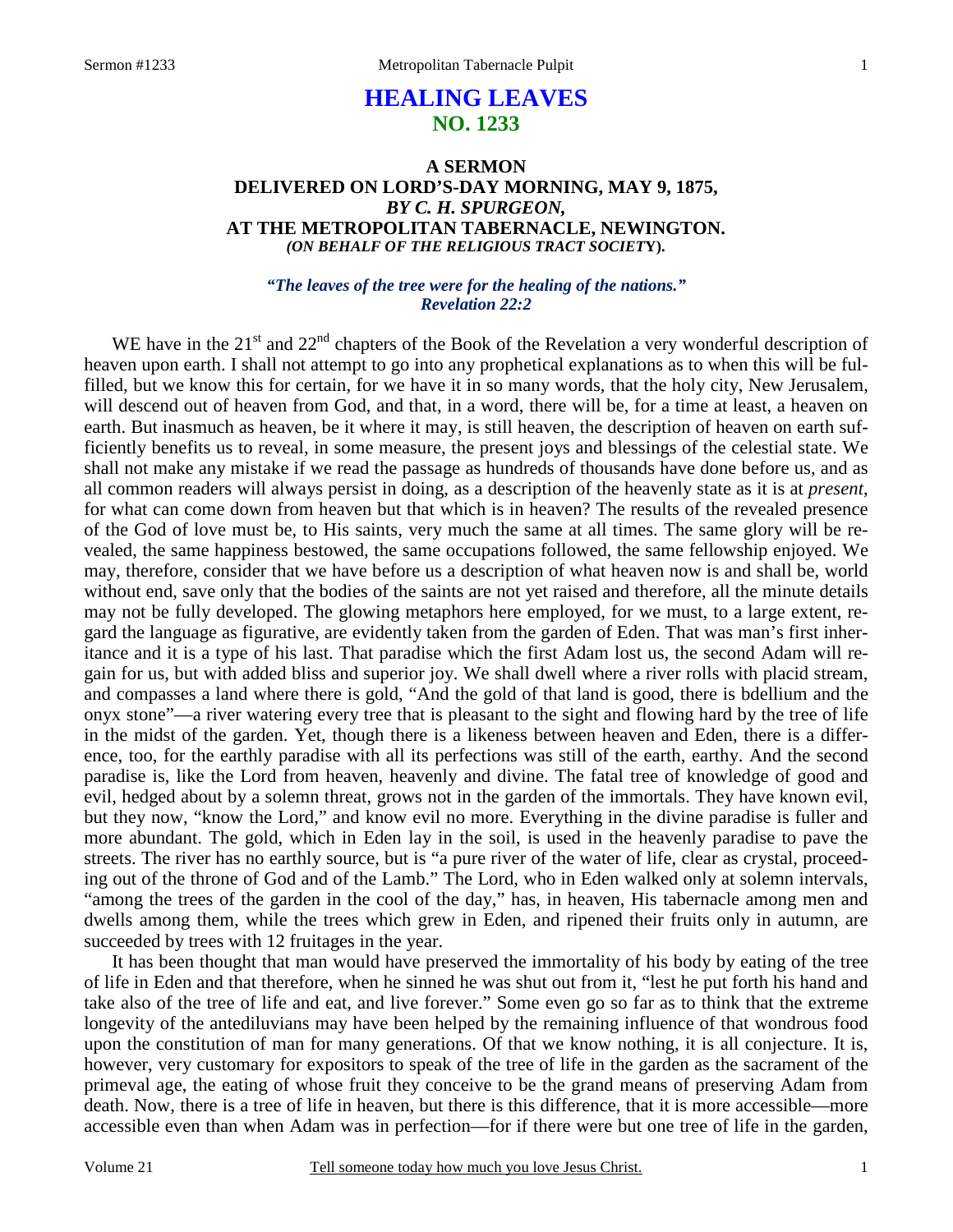the garden was certainly divided by the river which flowed in several streams through it. Therefore, the tree could not always be easily reached from all parts of the garden. In the passage before us, we have the tree of life on either side of the river, which, I suppose, intends that there were many such trees though there was only one tree as to its kind, yet many in number. The picture presented to the mind's eye would appear to be that of a wide street with a river flowing down the center, like some of the broader canals of Holland, with trees growing on either side, all of them of the same kind, all called the tree of life. I do not know how we can make the figure out in any other way. Some have represented the tree as only one and growing in the *bottom* of the river, rising out of the water, and so sending boughs on either side, being, itself, so large as to shade all the city. Such a conception is almost monstrous. But to conceive of many trees of life, all one tree as to quality and nature, growing all along the street, is to present a beautiful image which can very readily be conceived by the mind. At any rate, to all the inhabitants of heaven the tree of life is equally and perpetually accessible. They may come at it when they may. No cherub's flaming sword stands there to keep them back, but they may always come and eat of its 12 fruitages and pluck its healing leaves—

> *"Joy here holds court within its own metropolis. And through its midst the crystal river flows Exhaustless from the everlasting throne, Shaded on either side by trees of life Which yield in still unvarying interchange Their ripe vicissitude of monthly fruits Amid their clustering leaves medicinal."*

 We are about to speak only of the *leaves* of this true *arbor vitae*, "The leaves of the tree were for the healing of the nations." Of what can this tree be a type but of our Lord Jesus Christ and His salvation? What can it signify but that the presence of Christ preserves the inhabitants of heaven forever free from sickness, while beyond heaven, the precincts among the nations, the saving influence is scattered? As the leaves fall from the trees, so does sacred influence descend from our Lord Jesus in heaven down to the sons of men. And as the leaves are the least precious products of a fruit-bearing tree, so the least things that have to do with Him and come from Him have a healing virtue in them. I shall handle the text very briefly *in reference to heaven* and then, at full length, endeavor to bring out its relation *to earth*, as the Holy Spirit may enable me.

**I.** In REFERENCE TO HEAVEN. If you read the passage you will see that the heavenly city is described as *having an abundance of all manner of delights*. Do men rejoice in wealth? "The very streets are paved with gold exceedingly clear and fine." The gates are pearls and the walls are built of precious stones. No palace of the Caesars or of the Indian Moguls could rival the gorgeous riches of the city of the Great King—

> *"That city with the jeweled crest Like some new-lighted sun. A blaze of burning amethyst, Ten thousand orbs in one."*

In our cities, we feel greatly the need of light. It must have been a dreary age when our ancestors groped their way at night through unlighted streets, or gathered poor comfort from the feeble, struggling rays of a poor candle placed over each householder's door. The heavenly city knows no night at all and consequently, needs no candle. Indeed, its endless day is independent of the sun itself, "For the glory of God did lighten it and the Lamb is the light thereof." Conveniences for worship are terribly needed in many of our great cities, and it is a good work to erect temples in which worshippers may assemble. But, speaking paradoxically, heaven is well-supplied in this respect, because of an utter absence both of the need of such places and of the places themselves. "I saw no temple therein," for, indeed, the whole place is a temple. And every street is, in the highest sense, hallowed ground. O blessed place, where we shall not need to enter into our closet to worship our Father who is in heaven, but shall, in the open street, behold the unveiled vision of God. O blessed time, when there shall be no Sabbaths, but one endless Sabbath! O joy of joys when there shall be no breaking up of happy congregations, but where the general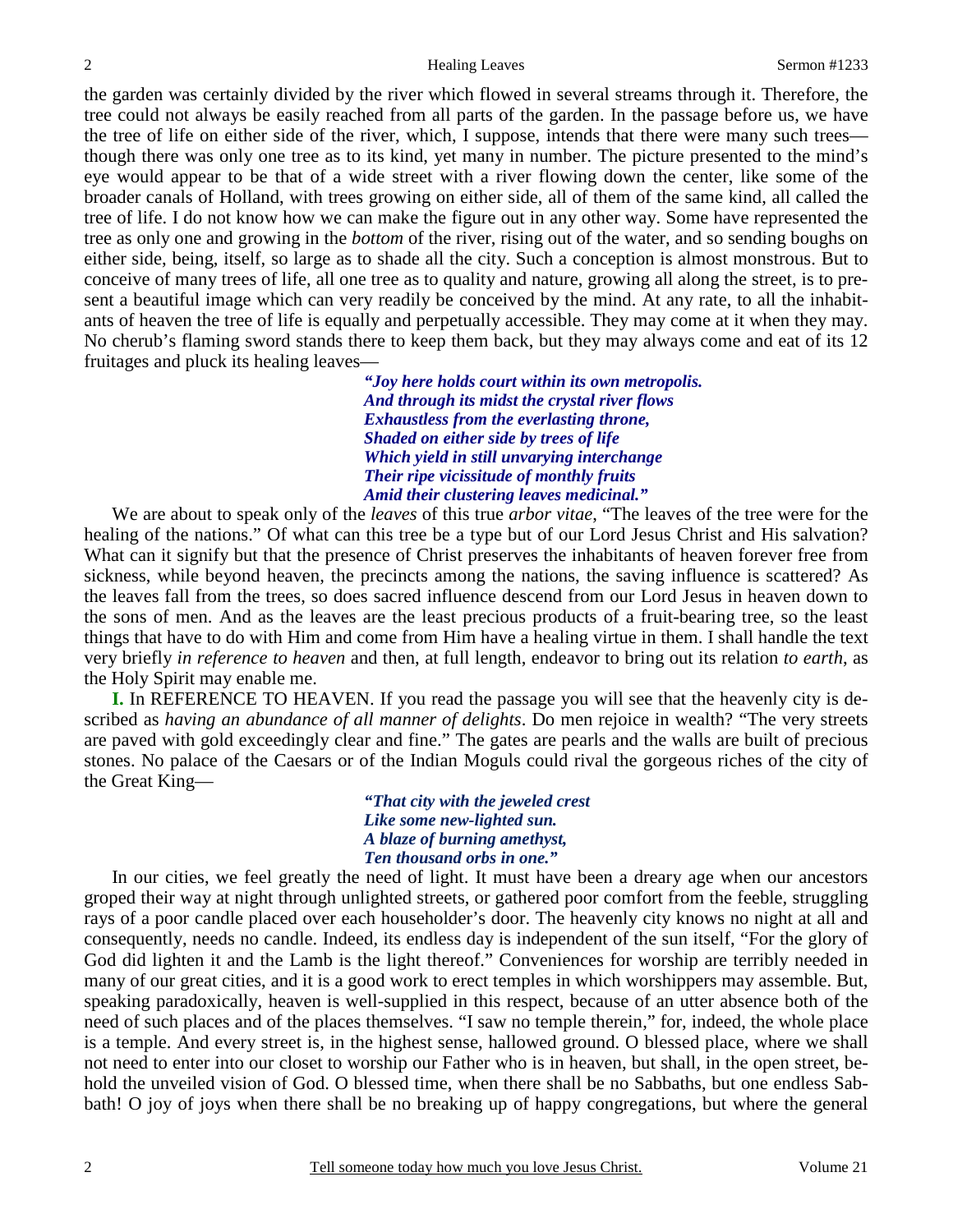#### Sermon #1233 Healing Leaves

assembly and church of the firstborn shall be met for an everlasting *service* and spend it all in glorifying God.

 Cities on earth should, more and more, strive after purity. I am glad that more attention is being paid to cleanliness. Too long has the age of filth made the crowded populations the prey of disease and death. Up yonder in heaven, the sanitary measures are perfection for, "There shall by no means enter into it anything that defiles, neither whatever works abomination or makes a lie." There, every inhabitant is without fault before the throne of God, having neither spot nor wrinkle. There, everything healthy, everything holy, and the thrice Holy One Himself is in their midst. As for the necessities under which glorified beings may be placed, we know but very little about them, but certainly, if they need to drink, there is the river of the water of life, clear as crystal. And if they require to eat, there are abundant fruits ripening each month upon that wondrous tree. All that saints can possibly need or desire will be abundantly supplied. No pining want or grim anxiety shall tempt them to ask the question, "What shall we eat, or what shall we drink, or, with what shall we be clothed?" "They shall hunger no more, neither thirst any more; neither shall the sun light on them, nor any heat. For the Lamb which is in the midst of the throne shall feed them and shall lead them unto living fountains of waters."

 Nor is there merely provision made for bare necessities—their love of beauty is considered. The city itself shines "like a stone most precious, even like a jasper stone, clear as crystal." And her glorious foundations are garnished with all manner of precious stones, insomuch that her light, as seen afar by the nations, gladdens them and attracts them to her. A city whose streets are lined with trees laden with luscious fruits must be lovely beyond all expression. They said of the earthly Jerusalem, "Beautiful for situation, the joy of the whole earth is Mount Zion." But what shall we say of you, O Jerusalem above? Zion! Zion! Our happy home where our Father dwells, where Jesus manifests His love, where so many of our brethren have wended their happy way, to which our steps are evermore directed! Blessed are the men that stand in your streets and worship within your gates! When shall we, also, behold your brightness and drink of the river of your pleasures? Thus, in all respects, the new Jerusalem is furnished. Even with medicine it is supplied, and though we might suppose it to be no more needed, yet it is a joy to perceive that it is there to prevent all maladies in those whom aforetime it has healed. Leaves for health are plentiful, above, and therefore, the inhabitant shall no more say, "I am sick."

 As everything good is present, our text hints that *nothing ill is there*. One of the worst ills that can happen to a man is sickness, for, if he is suffering from disease, his gold is cold and cheerless metal. If he is languishing, the light is dark in his tabernacle. If he pines away with pain, he cannot enjoy his food—neither is beauty any longer fair to him. But there can be no sickness in heaven because the tree of life bestows immortal health on all beneath its shade. Its leaves exhale a balmy influence, fostering the vigor of immortality. Sickness and suffering are banished by this tree of life. "There shall be no more death, neither sorrow nor crying, neither shall there be any more pain, for the former things are passed away." As want is banished, as darkness is unknown, as infirmity is shut out, as anxiety and doubt and fear and dread are far away, so will all bodily and spiritual disease be forever removed.

 It is, in heaven, according to our text, again, that there grows the tree which is not only health to heaven, but which *brings healing to the nations here below*. Heaven is the abode of Jesus and Jesus is the tree of life. If any man would be healed of the guilt of sin, he must look to the eternal merits of the Lamb slain from before the foundation of the world, who is now upon the throne of God. If any man would be saved from daily temptation and trial, he must look to our advocate in glory who intercedes for us and pleads that, when sifted as wheat, our faith may not fail. If anyone of us would be saved from spiritual death, we must look to Jesus, for He lives at the right hand of the Father, for because He lives, we shall also live. "He is able to save unto the uttermost them that come unto God by Him, seeing He ever lives to make intercession for them." I say that Jesus Christ, my Lord and Master, is in heaven and is there comparable to a tree planted in the very center of the city. Under His broad shadow, the redeemed delight to sit, and His leaves, as they are wafted down to earth, bring health with them. If we would be healed, we must gather those leaves and apply them to the wounds and bruises of our souls and we shall surely recover. Look upward, then, by means of the Scripture before us, to heaven, and see it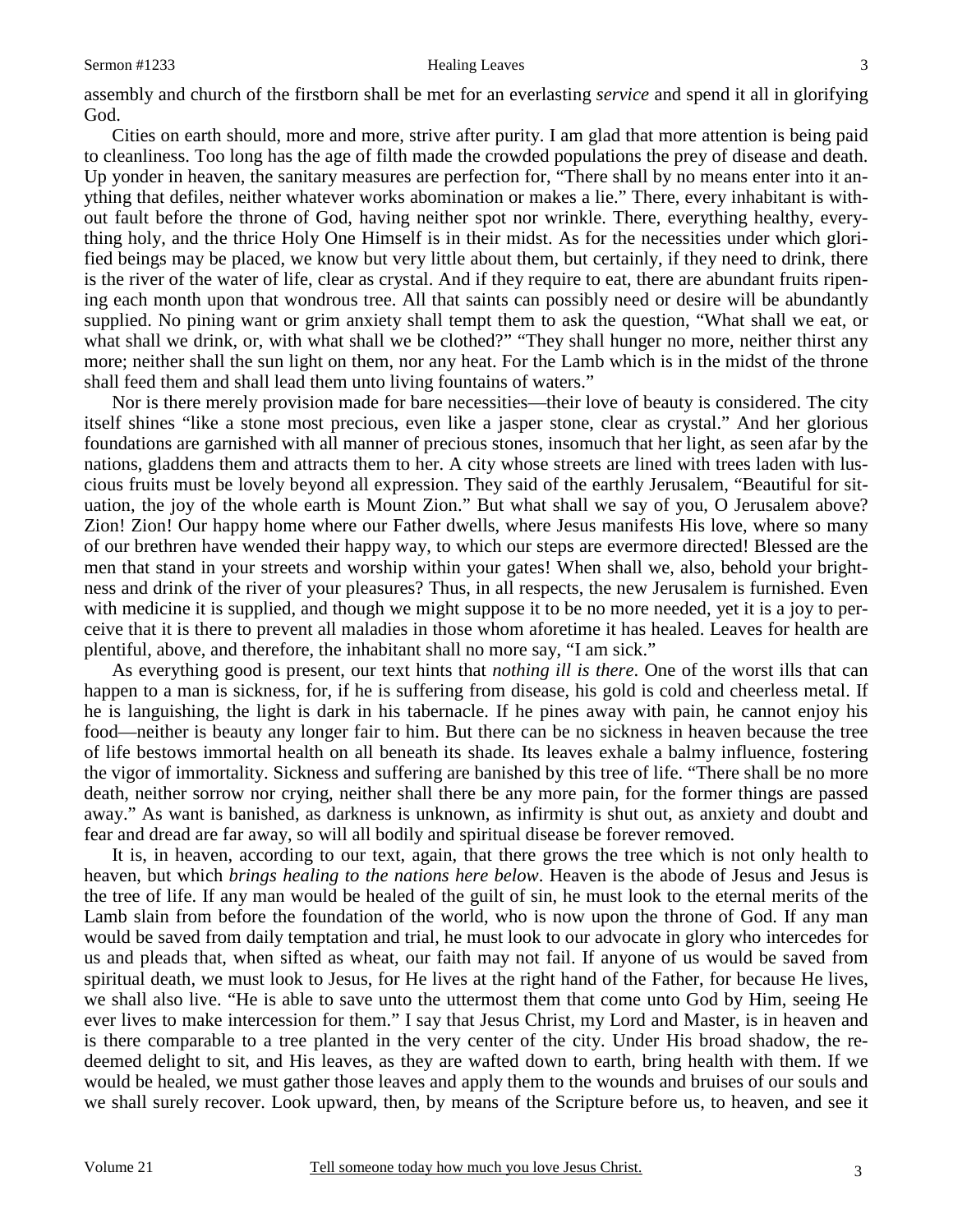full of every good. See it purged of every ill, and see in it the great conduit Head, from which abundant streams of healing flow down to men below.

**II.** Now, let us come practically to the text IN REFERENCE TO OURSELVES BELOW. "The leaves of the tree were for the healing of the nations." There is, then, an abundance of healing power in Jesus Christ and His salvation. Not only is His fruit sweet and nourishing, but the leaves, the little things, as it were, about Christ, are full of healing virtue.

 We will begin our meditation upon the truth of the text by noticing that *all the nations are sick*. Leaves are provided for their healing which would be superfluous if they did not require to be healed. We have, in our time, heard great talk about discovering pure, unsophisticated tribes, beautiful in native innocence, untainted with the vices of civilization. But it has turned out to be all talk. Travelers have penetrated into the heart of Africa and they have found these naked innocents—but they have turned out to be "hateful and hating one another." Voyagers have landed upon lovely islets of the sea and found unsophisticated innocents eating each other! They have gone into the backwoods and discovered—

#### *"The poor Indian, whose untutored mind Sees God in clouds, and hears Him in the wind,"*

but they have found him cunning as a fox and cruel as a wolf. Though Pope tells us that the true God is—

> *"Father all in every age, In every clime adored, By saint, by savage, and by sage, Jehovah, Jove, or Lord,"*

yet we find neither sages nor savages so worshipping unless the gospel has instructed them. No, the savage nations have been found so morally sick that their customs have shocked humanity and men have turned from them with horror. Alas, poor human nature, even apart from the many evil inventions of civilization, your disease is terrible.

 Neither have nations been delivered from the dread malady of sin by refinement and culture. They tell us a great deal about the wonderful perfection of the ancient Greeks, and certainly, they did understand how to draw the human form. And for delineating physical grace and beauty, we cannot rival their sculptors, but when we come to look at the Greek *moral* form, how graceless and uncomely. The ordinary morals of a Greek were too horrible to be described. When Paul felt it absolutely necessary to speak of them, he was obliged to write that terrible first chapter of Romans, which no man can read without a blush, or close without a sigh that such an indictment was so sadly just. God forbid that the filthiness which the ancients tolerated should ever be revived among us; their very sages were not clear from unmentionable crimes. The Hindus and Chinese, those polished nations of modern times, do they excel? Is it not a fact that India reeks with lasciviousness which will not endure to be thought upon? Ah, Lord God, you know! All the nations need healing, our own among them. If you doubt it, open your eyes and ears. Do not iniquities abound? Are not profanities to be heard in our very streets? Go to the west end and see its fashionable sin, or to the east end and see its more open wickedness. Or stay on this side the Thames and mark the degradation of thousands. Overwhelming evidence will come before you to show that our nation needs healing, if you traverse the streets beneath the pale light of the moon, or even pass the doors of those haunts of gaiety which have, of late, been so enormously multiplied.

 And all individuals in every nation need healing. It is not that some of us are sick and some whole by nature, but we are altogether fallen, and all of us are born in sin. The evil is in our nature from the very beginning and nothing within the reach of mere man can purge away the evil, let him dream as he may.

*There is but one cure for the nations—*the leaves of the tree. There grows no healing herb but the one plant of renown. There is one sacred fountain, to wash, therein, is health—there is but one, it was opened on Calvary. There is one great Physician who lays His hands on men and they are restored there is but one. Those who pretend that their hands can minister salvation, and that drops of water from their fingers can bring regeneration, are accursed. No, there is no balm in Gilead, there is no physician there—the balm is at the cross. The Physician is at the right hand of God.

 Jesus is pictured, here, as a blessed tree whose leaves heal the nations. Now the point of the text is this, that *the very leaves are healing*, from which I gather that the least thing about Christ is healing. It is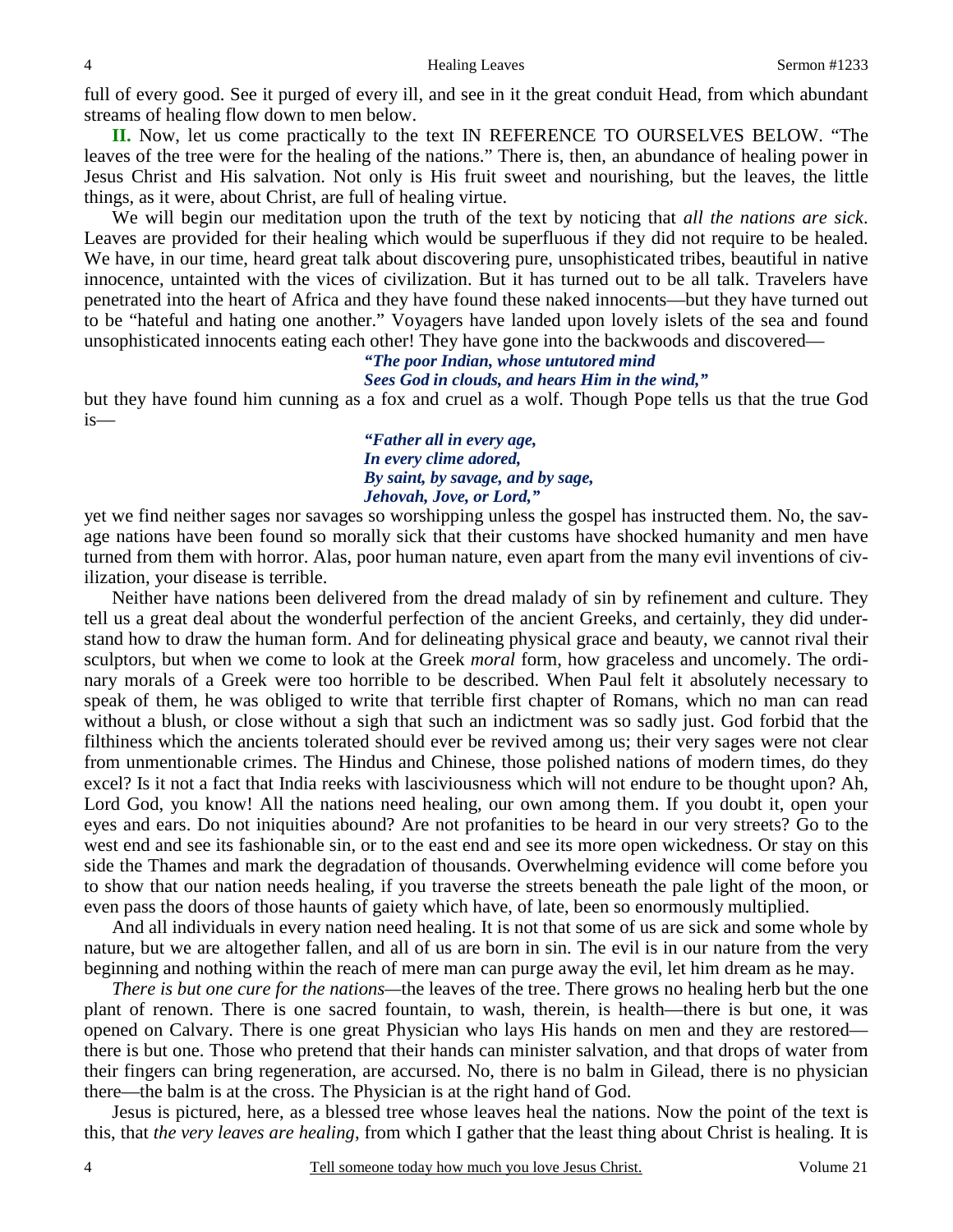#### Sermon #1233 Healing Leaves

said of the blessed man in the first Psalm, "His leaf, also, shall not wither." God takes care of the little things, the trifles of believers, and here, of our Lord, it is said, "The leaves are for the healing of the nations." That is to say, even His common things, His lower blessings of divine grace are full of virtue. Many know but very little about Jesus Christ, but if they believe on Him, that little heals them. How very few of us know much of our Lord; some only know that He came into the world to save sinners. I wish that they knew more, so that they could feed upon the fruits of the tree of life. But even to know that is salvation to them, for the leaves heal the nations. Do you know yourself a sinner? Will you have Christ to be a Savior? Soul, will you rely upon His precious blood to make expiation for your sin? Then, though you have not yet reached up to the golden apples, yet since a *leaf* has fallen upon you, it will save you. The touch of His hand opened deaf ears. The spittle of His lips enlightened blind eyes. The look of His eyes softened hard hearts. The least fragment of this sovereign remedy has omnipotence in it.

We may also learn that the most humble and most timid faith in Jesus Christ will save. It is a grand thing to believe in Jesus Christ with all your heart, and soul, and strength. It is delightful never to doubt, but to go from strength to strength until you come to full assurance of understanding. But if you cannot thus mount up with wings as eagles, you will be saved if you come limping to Jesus. If you have but a mustard-seed of faith, you are saved. She who in the great crowd touched but the hem of the Savior's garment, found that virtue flowed out of Him and came to her. Pluck a leaf of this tree by your poor trembling faith, and if you dare not take more than that, yet shall it make you whole.

 Beloved, after we have been saved from our sin by faith in Jesus Christ, it is very wonderful how everything about Christ will help to purge the blood, which as yet is not cleansed. Study His example and as you look at the lovely traits of His character—His gentleness and yet His boldness, His consecration to our cause and His zeal for the glory of God—you will find, as you value His excellences, they will exercise a curative power over you. You will be ashamed to be selfish, you will be ashamed to be idle, you will be ashamed to be proud when you see what Jesus was. Study Him and you will grow like He. If we take His precepts, and I hope we prize them as highly as we do His doctrines, there is not a command of our Lord but what possesses a sacred power, by the application of the Holy Spirit, to cure some fault or other of our character. Do as He bids you and you shall be made whole. Why, there is not a word that ever fell from those dear lips but what bears healing in it for some one or other of the thousand ills that have befallen our humanity. It is a sweet thing to get even a broken text from His mouth. His least words are better than the best of others. Lay a word from Him, like a grain of medicine, upon your tongue and keep it there all day—with what a flavor it fills the mouth! How sweetly it perfumes the breath! It is a grand thing to bind a promise round your arm—how strong it makes each sinew! How forceful for the battle of life. It is a blessed thing to take His cheering words, which are as fragrant as "a cluster of camphire," and carry them in your bosom, for they chase away sadness and inspire dauntless courage. A word of His, being *His*, and recognized as *His* and coming home to the heart as *His*, brings healing to head and heart, conscience and imagination, desire and affection. A leaf of the tree of life is a medicine fitted to raise the dead. Do you not know its power by a joyful experience? Blessed be God, some of us know it right well, and can bear glad witness to its matchless power.

 Then, too, *this medicine heals all sorts of diseases*. The text puts it, "The leaves of the tree were for the healing of the nations." It does not say of this or that malady, but by its silence it teaches us that the medicine is universal in its curative power. Take this medicine, then, dear friends, to any man, whoever he may be, and let it be applied by the Spirit of God, and it will heal him of whatever disease he has because the gospel strikes at the root of all diseases. Truly it exercises power over all the different branches of the upas tree of evil, but it does so by laying the axe at the root, for it deals with sin, the sin of unbelief, the sin of not loving God. No medicine can ever heal all maladies unless it eradicates the root of the evil and creates a fountain of health. Now, the gospel applied by the Spirit of God is radical. It goes to the root of the matter, operates upon the heart, and purifies the issues of life. Human precepts and methods of morality lop the branches, but leave the trunk of the deadly tree untouched—but this cuts the taproot and tears away the evil growth from beneath the soil. For this cause it is able to remove all diseases.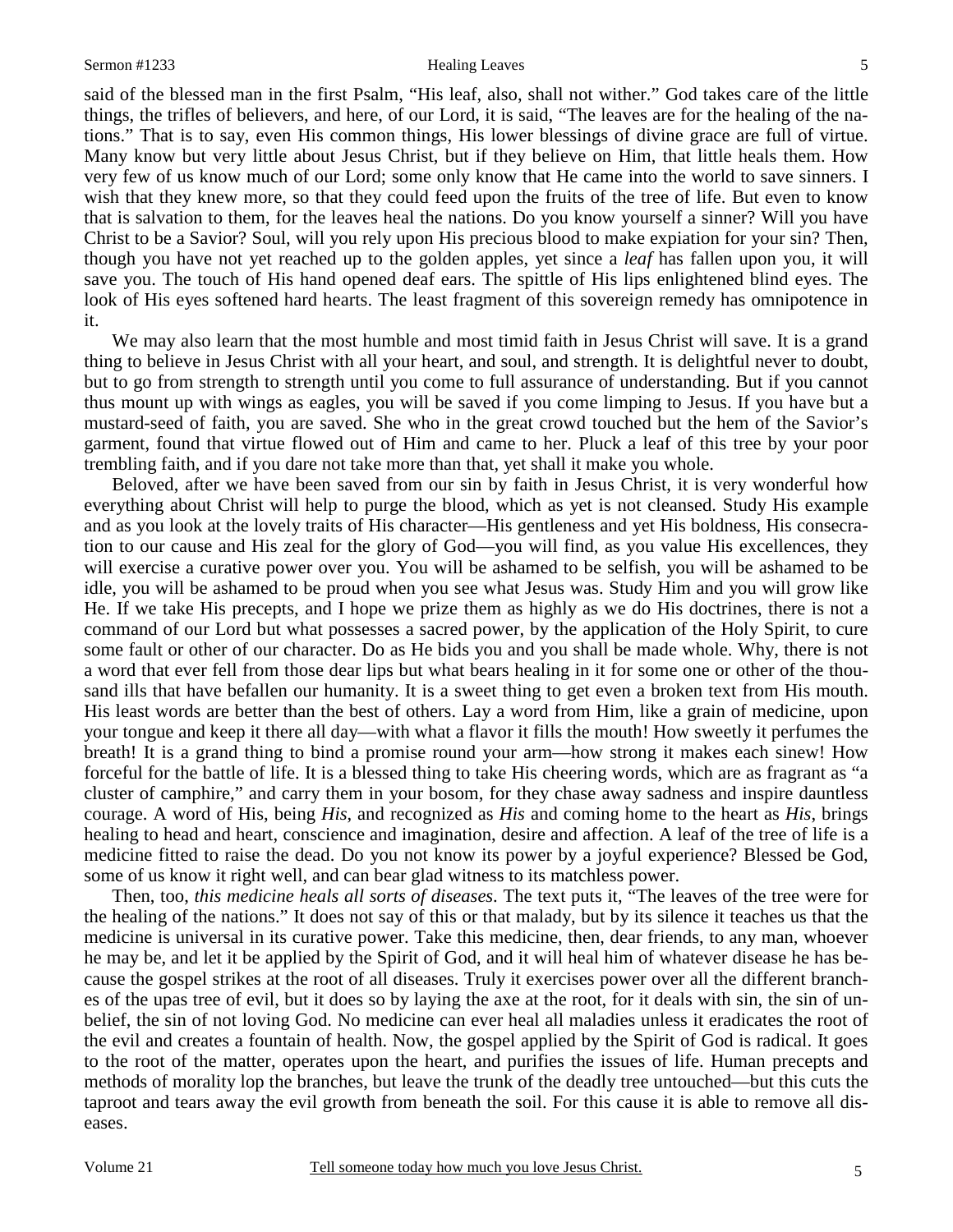This medicine heals disease because it searches into the innermost nature. Some medicines are only for the skin—others will only touch a few organs and those not vital. But the leaves of the gospel tree, when taken as medicine, penetrate the mind and search the heart. Their searching operations divide between the joints and the marrow, and discern the thoughts and intents of the heart. A wondrous medicine this! It searches the soul through and through and never ceases its operations till it has purged the entire manhood of every relic of sin and made it completely clean. Lord, give us these leaves! Lord, give us these leaves continually! Create in us a clean heart and renew a right spirit within us. "Behold, You desire truth in the inward parts: and in the hidden part You shall make me to know wisdom." But this can never be unless You give us to drink of this most potent medicine.

 These leaves prevent the recurrence of disease by enabling the man, from then on, to find good in all that comes to him. A person diseased, if healed, may, by the food which he shall afterwards receive, bring on the disease again. Place a man under certain conditions which cause him an illness—you may heal him—but if you lead him back to those conditions, he may soon be ailing again. And here, in such a world as this, even if Christ healed us today, we should be sick to death tomorrow if the medicine had not some wondrous continuance of power. And so it is. For all things that come to us after conversion are changed, because we are changed. All things work together for good to them that love God, to them that are the called according to His purpose. Have we earthly joy? We no longer idolize it, but it now points us to God, the Giver. Have we earthly sorrow? We dare not despair because of it, for we know who has ordained it. Why should a child of God complain who knows that there is love in every chastening stroke of his Father's rod? What we once called good is now really good to us. What we called ill is no longer ill to us, for the leaves of the tree of life are an infallible antidote. What would have been our poison is now our food, and what might have destroyed us, now builds us up.

 This wondrous medicine abides in the system as a source of health. "The water that I shall give him shall be in him a well of water springing up unto everlasting life." Other medicine taken into the system acts in its own manner and that is an end of it, but this abides. These healing leaves change the life blood, affect the spirits, and make the nature other than it was before. Yonder in heaven, those faces which look so bright and comely, fresher than new born babes, owe their freshness to these healing leaves. And so until the glory life begins, the abiding power of the healing leaves keeps the soul of the believer in perpetual health and will keep him so, world without end.

 I have shown that the leaves will heal all diseases. I will occupy a minute with the glad truth that *these leaves heal whole nations*. They are suited to the peculiarities of differing nations. The gospel has never been carried to a people who did not need it, or whom it did not suit. It has been found equally applicable to the ignorant African and the subtle Hindu. No man has been found too degraded for its operation, nor too civilized for its benefits. The gospel has such abundant power that it heals nations and, "nations," is a large word, comprehending millions. But the leaves of this tree can heal countless armies of men, and it will—

### *". . . Never lose its power Till all the ransomed church of God Are saved to sin no more."*

It is a happy circumstance that an agent of such potency is diffusible by the simplest means. A medicine consisting of leaves may be carried by the apothecary where he wills—it is no cumbrous matter. So may we carry the gospel to the utmost ends of the earth—and we will carry it and send it to every habitation. The winds shall waft it, the waves shall bear it wherever man is found. These leaves are not cumbrous like the stage properties of Popery, but are readily scattered, and wherever they go, no climate injures them. The cold of Greenland has not been too severe to prevent the Greenlander rejoicing in the Savior's blood. And the heat of the torrid zone has not been too intense to prevent believers from rejoicing in the Sun of Righteousness. No, beloved, the gospel heals nations wherever the nations may be and readily heals them of the direst miseries and the blackest crimes. It is the cure for poverty, by making men wise and economical. It is the cure for slavery, teaching men to love their fellows and respect the rights of all. It is the cure for drunkenness, weaning the drunkard from his filthy appetite, saving him from the spell which binds him. The gospel is the only preventive for war. We shall need no blood-red soldiery when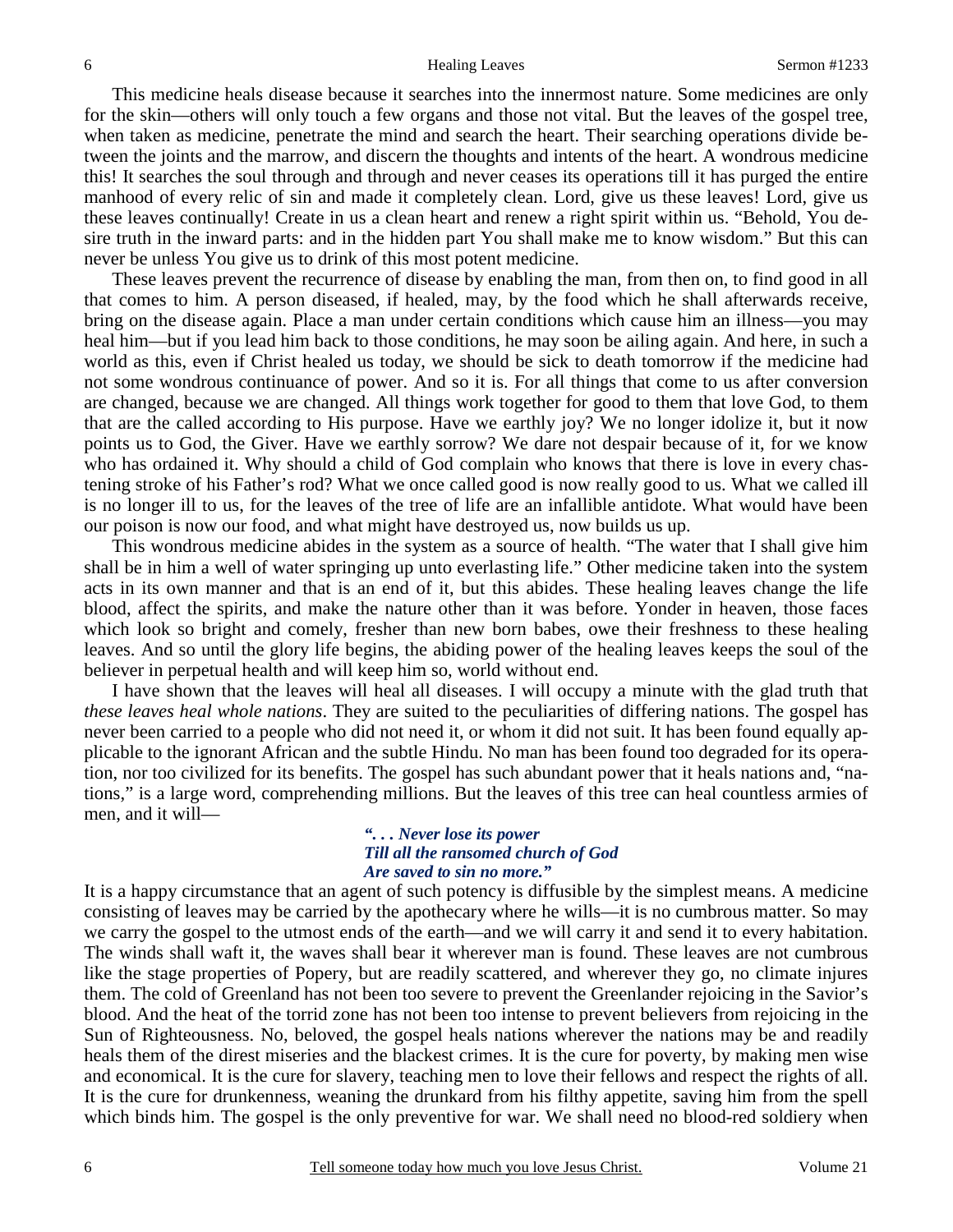once the warriors of the Cross have won the day. This is the cure for those foul evils which are the curse of our social economies, which human laws too often increase instead of remove. This shall purge us from every form of knavery, rebellion and discontent, and this only. God grant that its healing influences may drop upon the nations thick as leaves in Vallambrosa, till that golden age shall dawn in which the world shall be the abode of moral health.

 I must remind you, before I pass from this, and it is a very sweet thing to remind you of, *that this medicine is given and appointed for the very purpose of healing*. I draw your attention to this for the comfort of any who feel their sickness this morning—"The leaves of the tree were for the healing of the nations." You look up to this tree and say, "I am sick at heart. I know that here is my cure, but may I dare to partake of it?" Partake freely, for the tree was planted on purpose for you. In the eternal purpose and decree of God, Christ was given to heal the nations. In actual fulfillment, He has healed nations many nations already enjoy a partial health because multitudes of individuals in those nations have been healed. Great works have been done in the Isles of the Sea. When I think of England, and of the gems of the Southern Sea, and of Madagascar, the Lord seems to have a peculiar favor towards the isles, for in the islands the gospel has spread more abundantly then elsewhere—"Let the multitude of the isles be glad thereof." The tree is planted with intent that its leaves should heal—you need not, then, hesitate and inquire, "May I be healed?" It grows for the sick. Are you sick? It grows for you. The other day I was thirsty and passed a drinking fountain. I never paused to ask whether I might drink, for I knew it was placed there for the thirsty, and being thirsty, I drank. Who hesitates, for a moment, when he is in a lonely spot upon the beach and finds that there is health in every billow, to strip himself and plunge into the wave? Does he ask if he may? Surely God has spread the ocean that man may bathe. If I want to breathe, being in the air, I ask no man's liberty to breathe, nor do I sigh for God's leave, either, for did not He give me liberty when He gave me lungs and bade the breezes blow? Since you see Christ before you, brethren, take Christ! You need not ask any man's liberty, nor pine for divine permission. Has He not said, "Whoever will, let him take of the water of life freely"? He bids you receive. He commands you to believe and He threatens you if you do not. He says to His servants—"Compel them to come in." And as to those who refuse to come, He says, "He that believes not shall be damned." What fuller leave or license can be imagined?

 These words to close with. Are you sick this morning? Take these leaves freely. Are you very sick? The stronger is the reason you should take them. You are sinful. Past guilt troubles you—take the leaves again and again. Worse than that, tendencies to evil afflict you. You want to be rid of them—feed on the purging leaves as long as you live and they will prove an antidote. You need not think that you will exhaust the merit or power of Christ, for if the fruit is described as coming 12 times in the year, how abundant must the leaves be? There is enough in Christ for every sin-sick sinner. If the sinner does but come to Jesus, he shall find no stint in Jesus' healing power. Though the sick soul is full of leprosy, the Savior is full of grace. Put forth your finger, sister, and touch the hem of Jesus' garment now. Lift your eyes, sinner, look to Christ on the cross. Though He seems far away from you, there is life in a glance, however dim the eyes or distant the view. Come to this tree—its very leaves will heal you.

 Last of all, are you healed? Well, then, scatter these leaves. Are you saved? Speak of Jesus Christ to everybody. I wish you to teach others a whole Christ, if you can. I desire, always, to make my ministry like Simeon's action when he took the Redeemer altogether into his arms, and said, "Lord, now let You Your servant depart in peace." There was a long span of time between Simeon, with the Son of the Highest in his arms, and the woman who touched the hem of the Master's garment—yet both have gone to heaven—and there is a good span of time between the Christian who can embrace a whole Christ, and a poor timid one who can only tremblingly hope in Him.

 If you cannot tell others all about Christ, and give them the fruit of the tree, go and give them the leaves. And one very convenient way of doing so is that which you may help today, by aiding the Religious Tract Society, the friend of us all, on whose behalf I will add a word or two. "The leaves of the tree"—that is to say, even little portions and single pages about Christ will do good. It is a rule of the Tract Society that every tract shall have enough of Christ in it to save a soul if God shall bless it. Do not despise a mere leaf, or as you say, "a leaflet," for if Christ is in it, it is a leaf of the tree and He will bless